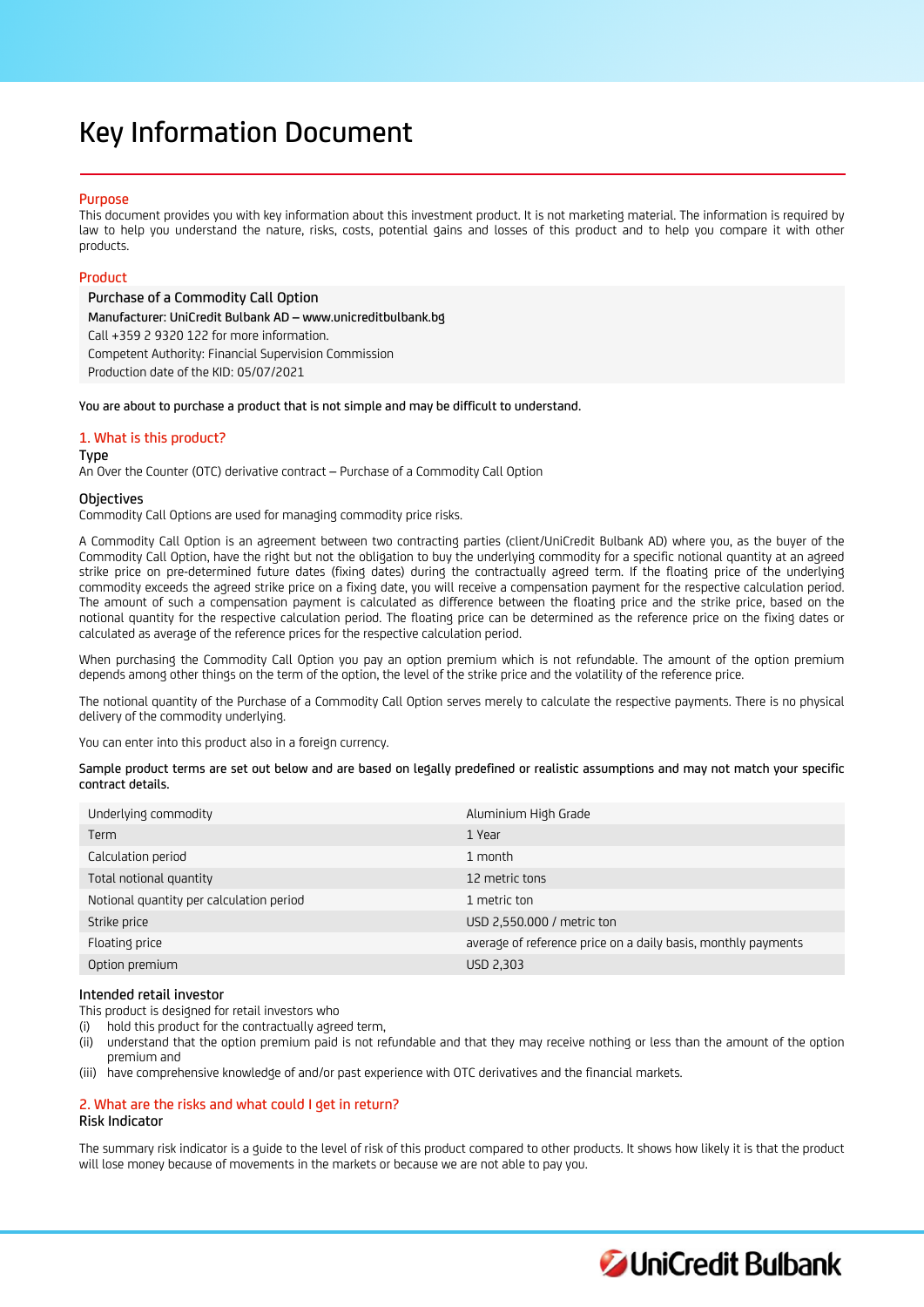We have classified this product as 7 out of 7, which is the highest risk class.



Be aware of currency risk. You may pay and/or receive payments in a different currency, so the final return you will get depends on the exchange rate between the two currencies. This risk is not considered in the indicator shown above.

This product does not include any protection from future market performance so you could incur significant losses.

#### Performance Scenarios

Market developments in the future cannot be accurately predicted. The scenarios shown are only an indication of some of the possible outcomes based on recent returns. Actual returns could be lower.

#### Notional quantity 12 metric tons

| <b>Scenarios</b>      |                                            | 1 Year<br>(Recommended<br>holding period) |
|-----------------------|--------------------------------------------|-------------------------------------------|
| Stress scenario       | What you might get back or pay after costs | USD -2,303                                |
|                       | Average return/loss each year              | $-7.64%$                                  |
| Unfavourable scenario | What you might get back or pay after costs | USD -2,303                                |
|                       | Average return/loss each year              | $-7.64%$                                  |
| Moderate scenario     | What you might get back or pay after costs | USD -1,077                                |
|                       | Average return/loss each year              | $-3.57%$                                  |
| Favourable scenario   | What you might get back or pay after costs | USD 3,342                                 |
|                       | Average return/loss each year              | 11.09 %                                   |

This table shows the money you could get back or pay over the next 1 Year, under different scenarios, assuming a notional quantity of 12 metric tons. The scenarios shown illustrate how your investment could perform. You can compare them with scenarios of other products.

The scenarios presented are an estimate of future performance based on evidence from the past on how the value of this investment varies, and are not an exact indicator. What you get or pay will vary depending on how the market performs and how long you keep the product.

The stress scenario shows what you might get back or pay in extreme market circumstances, and it does not take into account the situation where we are not able to pay you.

The figures shown include all the costs of the product itself, but may not include all the costs that you pay to distributor. The figures do not take into account your personal tax situation, which may also affect how much you get back or pay.

#### 3. What happens if UniCredit Bulbank AD is unable to pay out?

Counterparties of derivative transactions are exposed to the risk that UniCredit Bulbank AD becomes unable to discharge its obligations under the transaction, for example in the case of an insolvency (inability to pay or overindebtedness) or in the case resolution measures are taken by an authority against the credit institution. Such a decision to take resolution measures can, for example, be taken if the assets of the institution are less than its liabilities, where it is unable or will, in the near future, be unable to pay its debts or other liabilities as they fall due, or where it requires extraordinary public financial support. Where resolution measures are taken, the competent resolution authority can decide on an early termination of the derivative transaction. In the case such early termination results in a claim of the counterparty against the credit institution, the decision of the resolution authority can lead to a partial or complete reduction of the principal amount of this claim or in a conversion of this claim in to equity (shares or other types of equity).

If UniCredit Bulbank AD does not fulfil its obligations connected with the product or is unable to pay, you can lose part of or the full payout or can suffer an unlimited loss. This product is not protected by any deposit guarantee scheme, legal or otherwise, or any other type of guarantee.

### 4. What are the costs?

The Reduction in Yield (RIY) shows what impact the total costs you pay will have on the performance of the product. The total costs take into account one-off, ongoing and incidental costs.

The amounts shown here are the cumulative costs of the product itself for the recommended holding period. The figures assume a notional quantity of 12 metric tons. The figures are estimates and may change in the future.